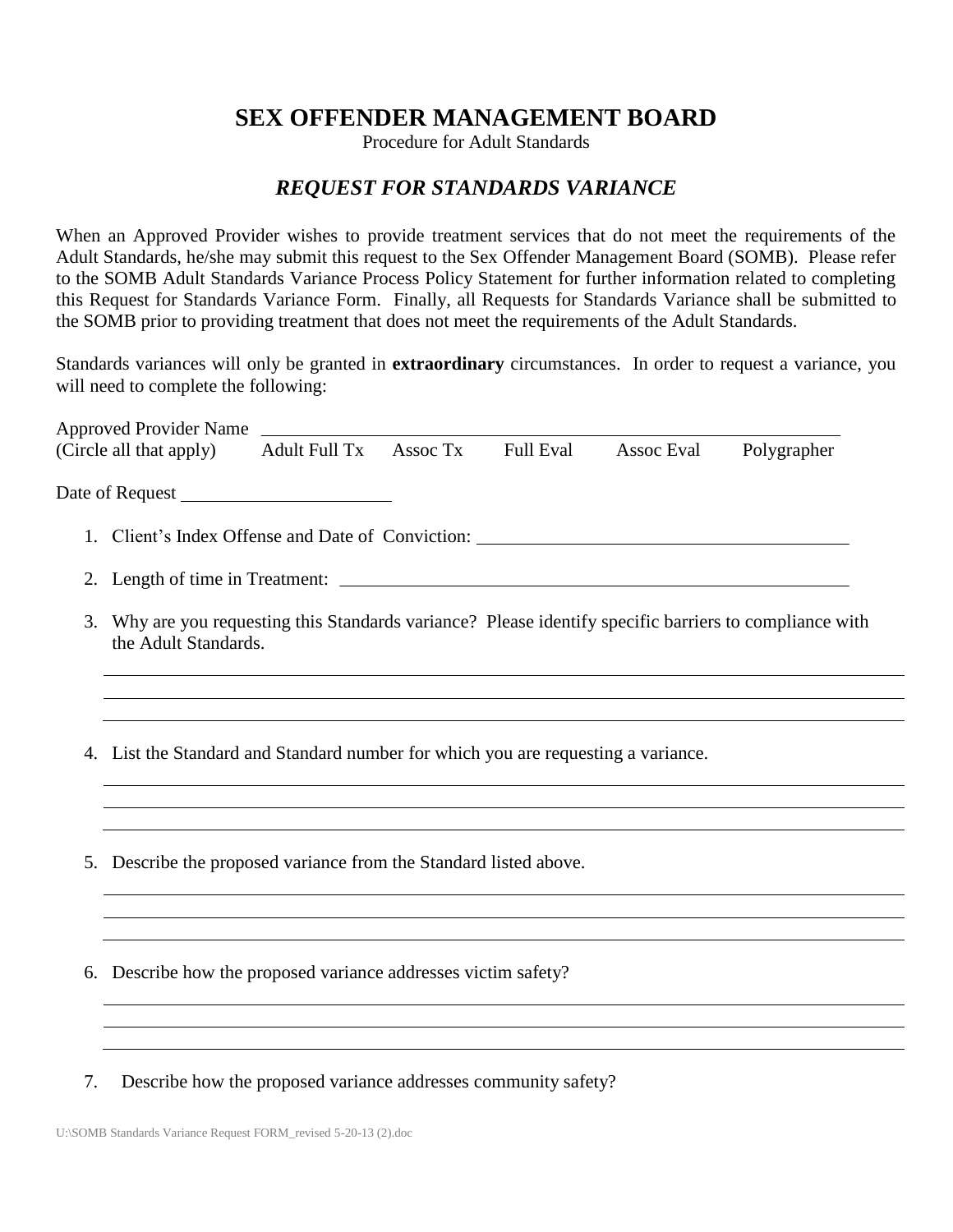- 8. How does the proposed variance comply with the Guiding Principles?
- 9. How will offender containment, monitoring, or management be maintained?

10. What is the time frame for the use of the proposed variance?

- 11. Has the offender been granted use immunity in this case? \_\_\_\_\_\_\_\_\_\_\_\_\_\_\_\_\_\_\_ If yes, please attach a copy of the minute/court order with details of the immunity.
- 12. If available, attach evidence supporting the proposed variance effectiveness with sex offenders or supply proposed treatment plan.

The SOMB has the authority to set forth specific program conditions during the time frame of the proposed variation. This may include requiring the provider to submit to periodic documentation to the SOMB regarding how the Standard variation is working, identifying any benefits and/or challenges. Variances are intended to be temporary and shall not exceed a period of two years.

## **Providers must collaborate with all members of the CST. Letters of support or concern are required to be submitted with the variance from each of the following:**

- **1. Victim Representative (may include a letter from the victim)**
- **2. Defense Counsel**
- **3. Prosecuting attorney**
- **4. Probation officer**
- **5. Offender**

**\*Note: if a provider is unable or unwilling to provide a letter regarding this request, please attach documentation of the attempt to be gather the above information and how any known information was incorporated into the variance request.** 

## **SOMB Response**